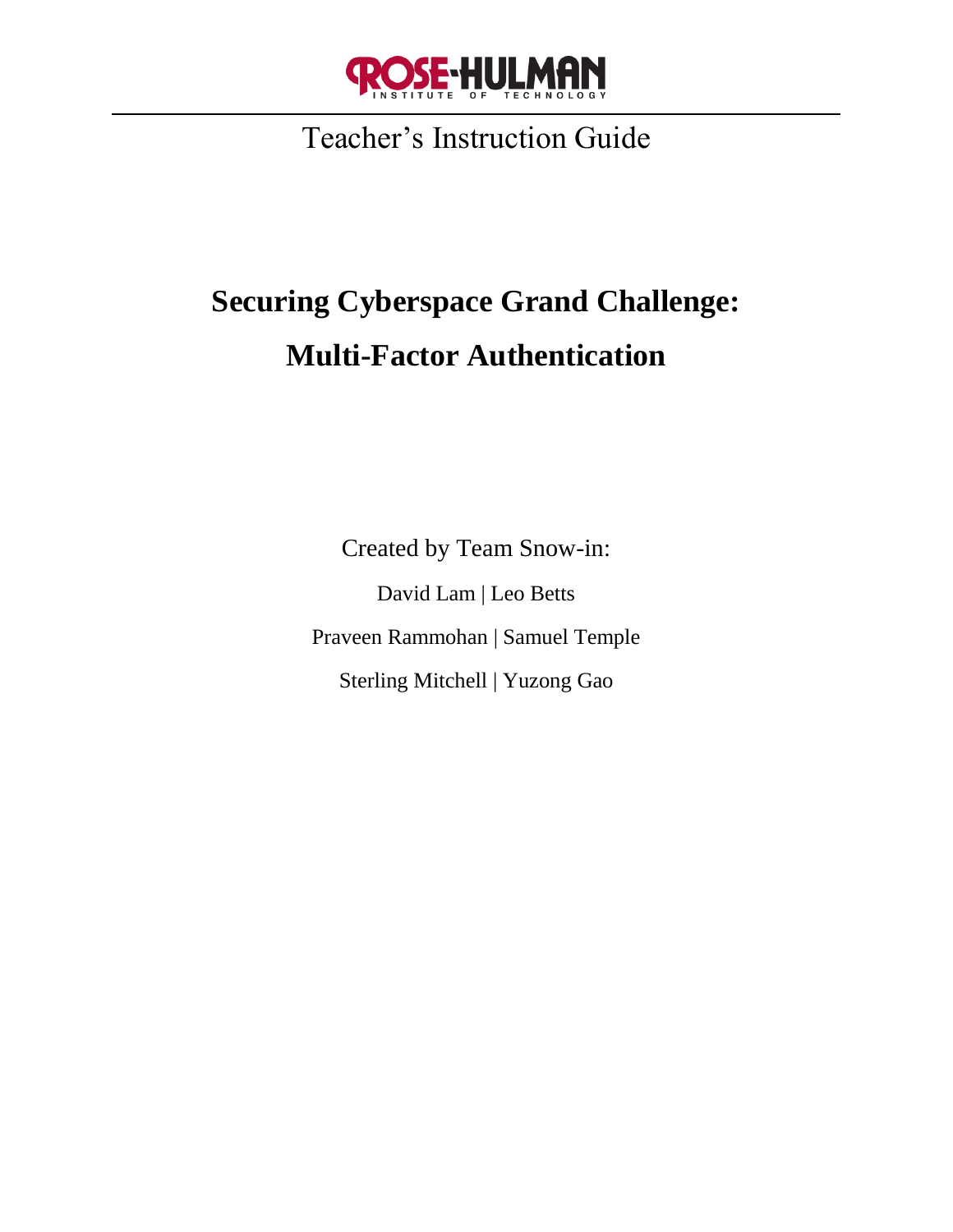# **ROSE-HULMAN**

| Table of Contents |
|-------------------|
|                   |
|                   |
|                   |
|                   |
|                   |
|                   |
|                   |
|                   |
|                   |
|                   |
|                   |
|                   |
|                   |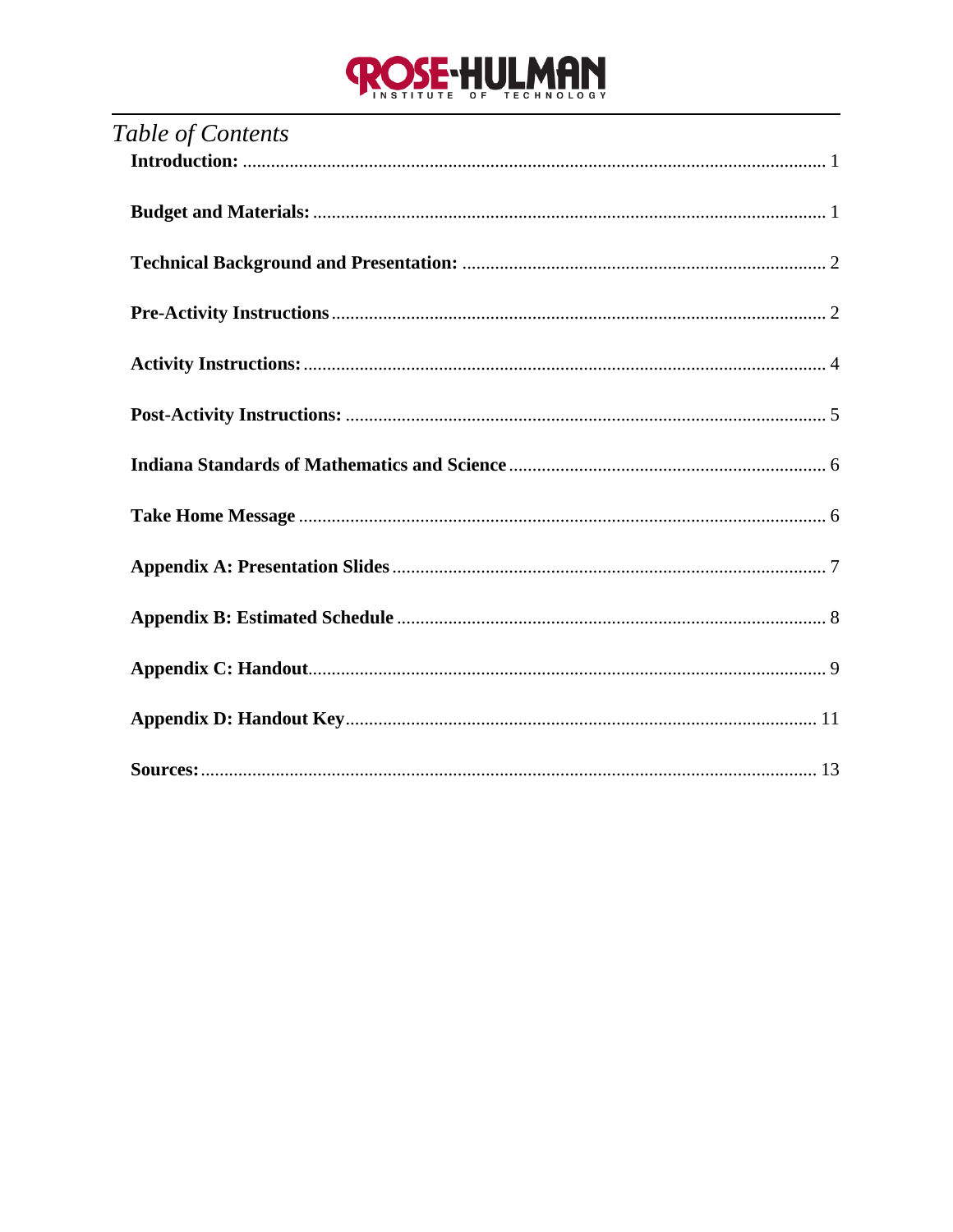

## <span id="page-2-0"></span>**Introduction:**

The focus of our module is to introduce elementary school students to cybersecurity, namely account security. More specifically, our module will focus on the current technological trend that is replacing the traditional password: Multi-Factor Authentication. Multi-Factor Authentication is a method used to control access to an online account by combining knowledge, possession, and characteristic to confirm the user's identity. We plan to use our activity to help students build the foundations of what makes Multi-Factor Authentication effective.

Our demonstration consists of three main stages: a pre-activity introduction, an activity, and a post-activity conclusion. The pre-activity introduction will educate students on the basics of cybersecurity and account security, relating each to the students where applicable. Next, students will participate in an interactive activity that will build the foundations of Multi-Factor Authentication. Lastly, during the post-activity conclusion, students will recognize the effectiveness of Multi-Factor Authentication and the problem of securing one's personal account is not only relevant today but also a problem for future generations.

## <span id="page-2-1"></span>**Budget and Materials:**

For 50 students, we recommend a minimum budget of \$25. With the minimum budget of \$25, we recommend getting a combination of gummy bears and hard candies. This has taken into consideration that students may have braces. As for other health concerns, we recommend getting sugar free gummies such. If the budget allows, we also recommend getting a variety pack of candy in order to accommodate for all candy preferences. These estimates do not account for the cost of the printing handouts and providing students with writing utilities. Lastly, these estimates are entirely based on Amazon prices. See *Figure 1* for more details.

| <b>Candy Type</b>   | Minimum Budget | <b>Optimal Budget</b> |
|---------------------|----------------|-----------------------|
| <b>Gummy Bears</b>  | \$14.00        | \$14.00               |
| <b>Hard Candies</b> | \$11.00        | \$11.00               |
| <b>Variety Pack</b> |                | \$16.00               |
| <b>Total</b>        | $$24.00*$      | $$41.00*$             |

#### **Figure 1: Budget Analysis**

\* *Shipping and Handling are not included in cost calculations.*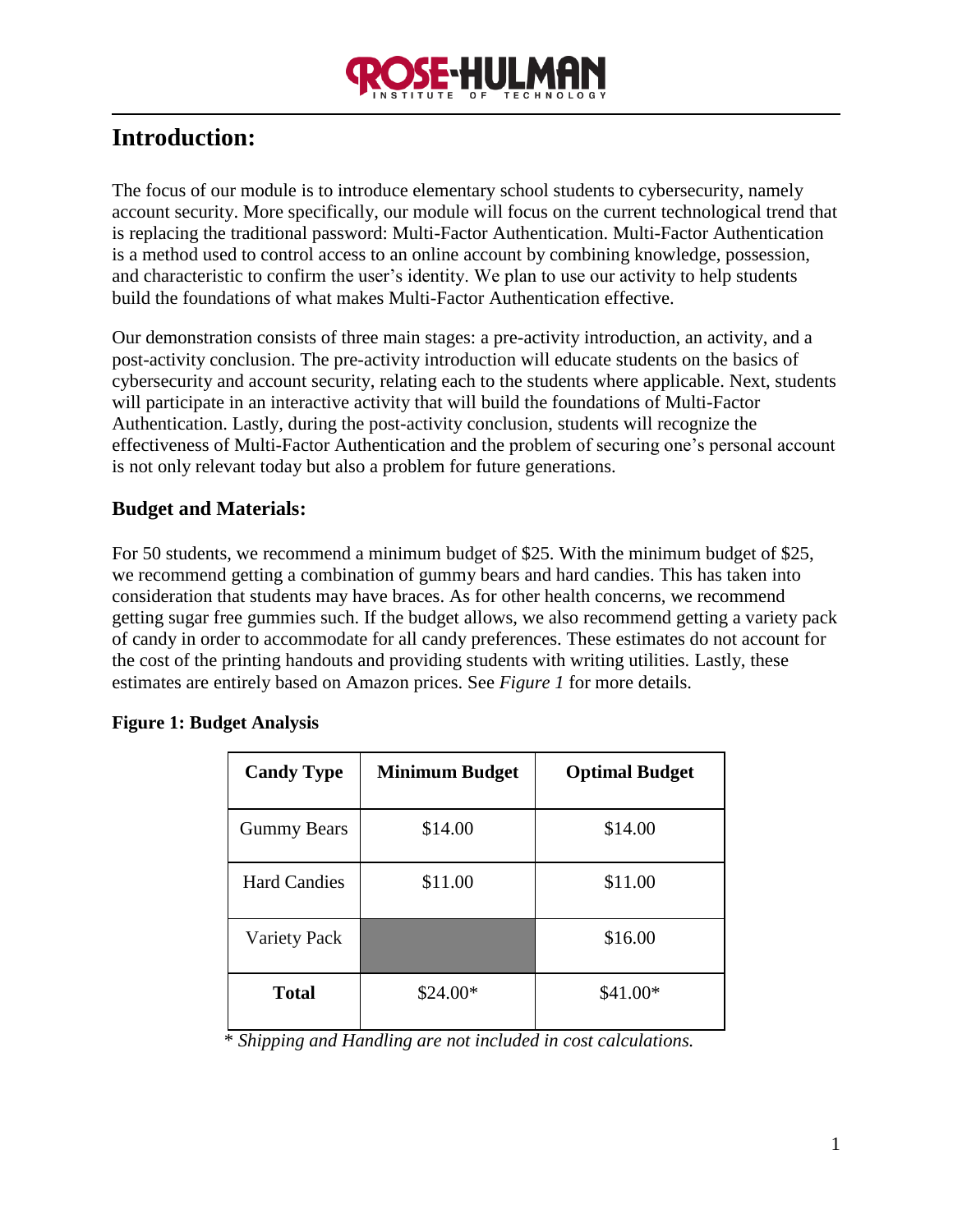

## <span id="page-3-0"></span>**Technical Background and Presentation:**

The Heartbleed Bug, a vulnerability in the OpenSSL library, in 2014 affected multiple institutions. Any institution, both large and small, that used OpenSSL, a widely used encryption tool, was left helpless to even a moderate hacker. This vulnerability allowed a hacker access to private information such as company data, user e-mails and passwords, and much more. [1]

Studies show that security breaches are increasing in both frequency and sophistication [2]. That is, attacks exploiting vulnerabilities, such as the HeartBleed bug, are increasingly exposing more and more users online. Furthermore, a 2013 study by Ofcom, a security firm, found that approximately 55% of all online users have the same passwords across all accounts [3]. That is, if a malicious user obtains a password to one personal account, there is a high probability that all accounts are compromised. For this reason, protecting one's user account is of utmost importance in the current age. As users post more and more private information online, both the users and institutions must be cognizant of account protection.

The proposed Multi-Factor Authentication presentation is in the form of a PowerPoint, which can be found *Appendix A*. The presentation will cover the following:

1. What are the standards of security?

The National Institute of Security and Technology proposed four basic levels of security. The lowest level, level 1, is a state in which the system cannot reliably confirm the user's identity as the account owner. On the other hand, the highest level, level 4, is a state in which the system can confirm the user's identity as the account owner with high confidence. [4]

2. What is Multi-Factor Authentication?

Multi-Factor Authentication is a method of securing a user account based on three properties: knowledge, possession, and characteristic. [4][5]

3. Is Multi-Factor Authentication effective?

Multi-Factor Authentication is an effective method of protecting a user's account. Its strength depends on the number of factors that authenticates the user [4][5]. Regardless if one layer of security is compromised, the user can still reliably control access to their account.

## <span id="page-3-1"></span>**Pre-Activity Instructions**

- 1. Begin the activity by asking students what they know about cybersecurity. Ask students if they have any accounts such as Facebook, Twitter, YouTube, Playstation, Xbox, etc. Ideally, most students can relate to having an account with an email and password.
- 2. Now, ask students if they have anything in place that would protect them if someone had gained access to their account. Most likely, students do not have much to protect themselves and they would be upset if they lost access to their established account.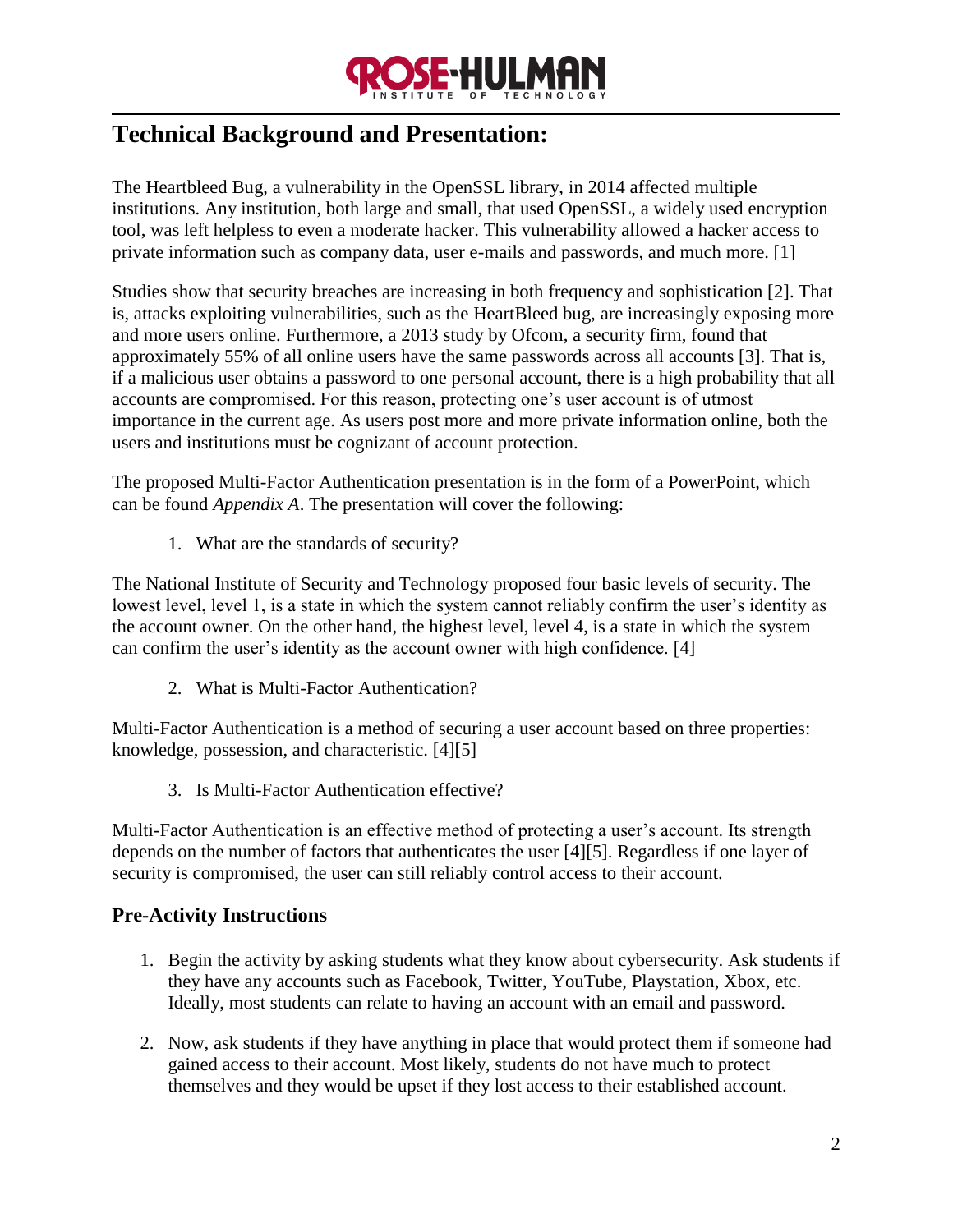

- 3. To ensure that all students have a proper understanding of account security, use the analogy of a locked door and a key. A locked door is used to prevent unwanted entry into a private area storing precious items and a key controls entry from one end to another. If the key is lost or stolen, the precious items behind the door are likely to be lost or stolen.
- 4. Once students have a firm understanding of account security and its functions, pass out the attached worksheet. See *Appendix C* and *Appendix D*.
- 5. Begin the presentation and introduce students to the concept of the levels of security proposed by the National Institute of Security and Technology. Refer to *Appendix A* for this presentation slide. Be sure to use examples and analogies of each and have students fill out the table on the worksheet.
	- a. Level 1 is as if you were walking through the entrance and exit of a supermarket. No one is there to stop you and you are assumed to be there for business.
	- b. Level 2 is what most accounts use: a password. There is some confidence that you are who you say you are if you can enter the password to the right account.
	- c. Level 3 is like having a password and a PIN code. If you can correctly type in the password and PIN code each time you login, there is a higher confidence that you are the owner of this account.
	- d. Level 4 is a stage where there is absolute confidence in the user's identity. Imagine your typical spy action movie. Usually, top secret information is behind some hallway that scans the entire body of an individual; there may be a retinal scan, voice confirmation, and many other things.
- 6. Ask the students to brainstorm ways to protect an account and write them on the worksheet. Encourage students to be creative. It does not have to be implemented in the real world but at least plausible (Example: To gain entry into a clubhouse, a member must perform a secret knock on the door while saying the password in a certain melody). See *Figure 2* for actual student generated ideas.

## **Figure 2: Actual Student Ideas**

```
long complicated passwords with lots of numbers and symbols
Use words that are rarely used such as "xylphone"
Have many passwords
Fingerprint
Blood
Voice
Eye scan
Footprint
PIN
```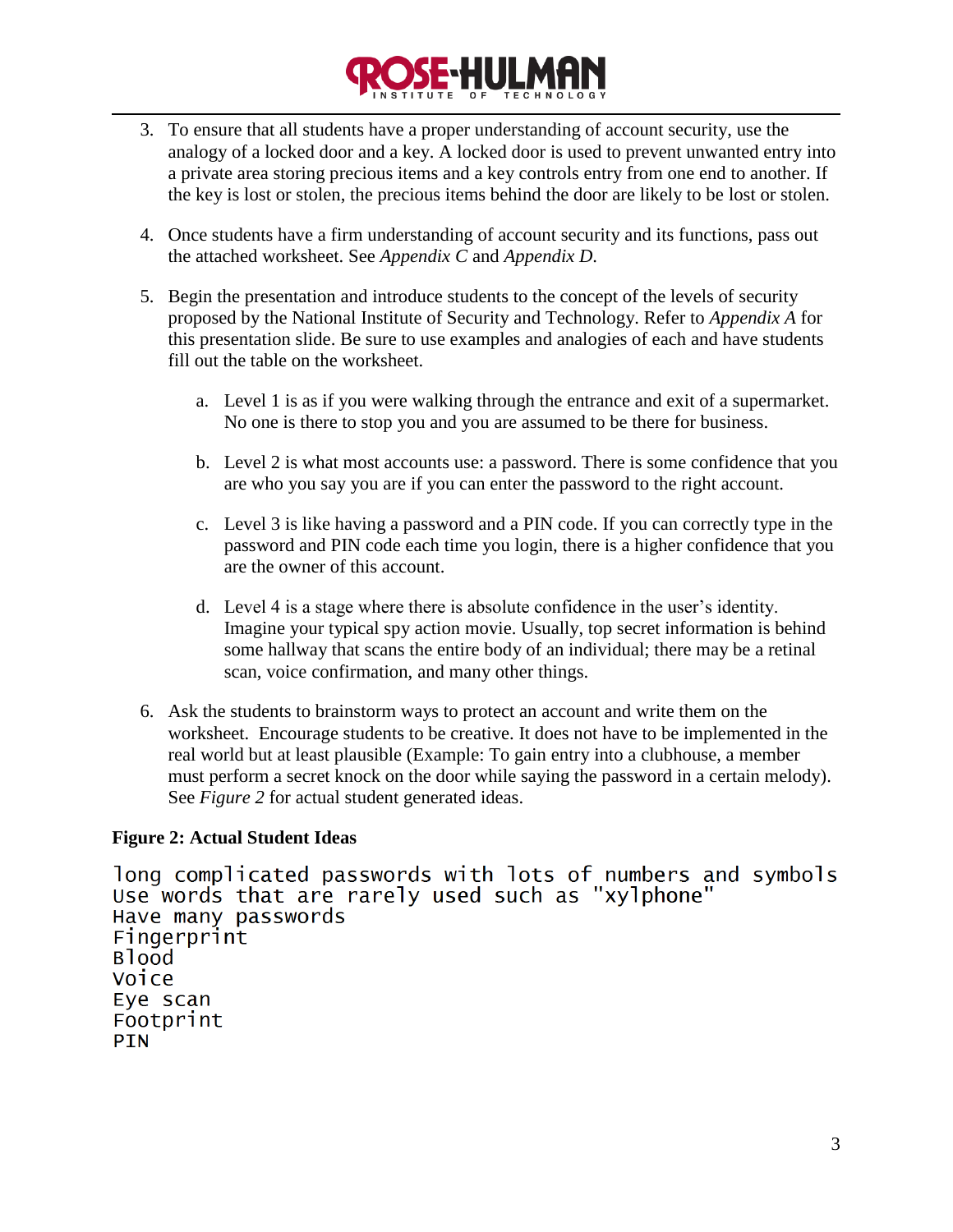

7. After three minutes, ask students to share their answers and write them on a whiteboard/projector (see *Figure 2*). To encourage participation, give each student that answers a piece of candy (if the budget allows). Once you have a sizeable list, ask the students to write down what they think are the top 3 security measures.

### <span id="page-5-0"></span>**Activity Instructions:**

- 1. Divide the teams into groups of around 3-6 members, depending on the size of the class. We recommend having at least 3 teams; however, it is possible to do this with 2. Assign each team a number.
- 2. Tell the students that they need to be able to create a **text-only** password that will be used to guard a pile of candy that belongs to the team. Each team member will need to be able to remember this password. They can write it down if they wish. Be sure to inform each student to keep their passwords appropriate and there will be a penalty if they are unable to memorize their own password.
- 3. Once a team has created their password, they should tell the instructor, who will keep track of each team's password, quietly. They have 8 minutes to do this. Announce after each minute the time they have left. To stimulate ideas, the instructor and/or assistance may walk around from group to group (have someone waiting for passwords to keep track of). Be sure that each team member is participating.
- 4. Once all teams have submitted a password, re-assign one member of each team to a new team. This way, each of the new teams will know the password of another team. [Go to slide 2 of the presentation at this time.] Inform each team that they are not allowed to change their password but may add onto it. For example, with a password, a team may require a member to rub their stomach while saying their password to access their candy stash. Be sure to inform students that these will later be done by a randomly selected teammate in order to access their stash of candy. Make sure students keep their security measure simple (no fingerprint being read, blood drawn, or any other extensive security measure). Inform the students that they are permitted to spy on other teams. Once they have a set of security measures, have them send one representative to the instructor who will take note of their security measures. They will have 10 minutes to do this. Be sure to announce after each minute how much time is left. Again, instructors and/or assistants are encouraged to walk from group to group to stimulate ideas. Be sure to have someone ready to take note of these new security measures.
- 5. To keep track of each team's candy stash, assign each group a point value. Each point represents one piece of candy per student. We recommend 4 points to start for a sizeable group, but this may vary. The students will not know the candy-to-point ratio. Inform the students that the more points their team earns, the more candy they will receive. To earn a point, a student may make use of his or her observations and collaborate between teams (trade information with teams who have successfully breached another team's stash or collaborated with former teammates) to guess the other team's password and security measure. Once they have a guess, they will come up to the instructor and state their team number, the defending team's number, and the password and security measure of the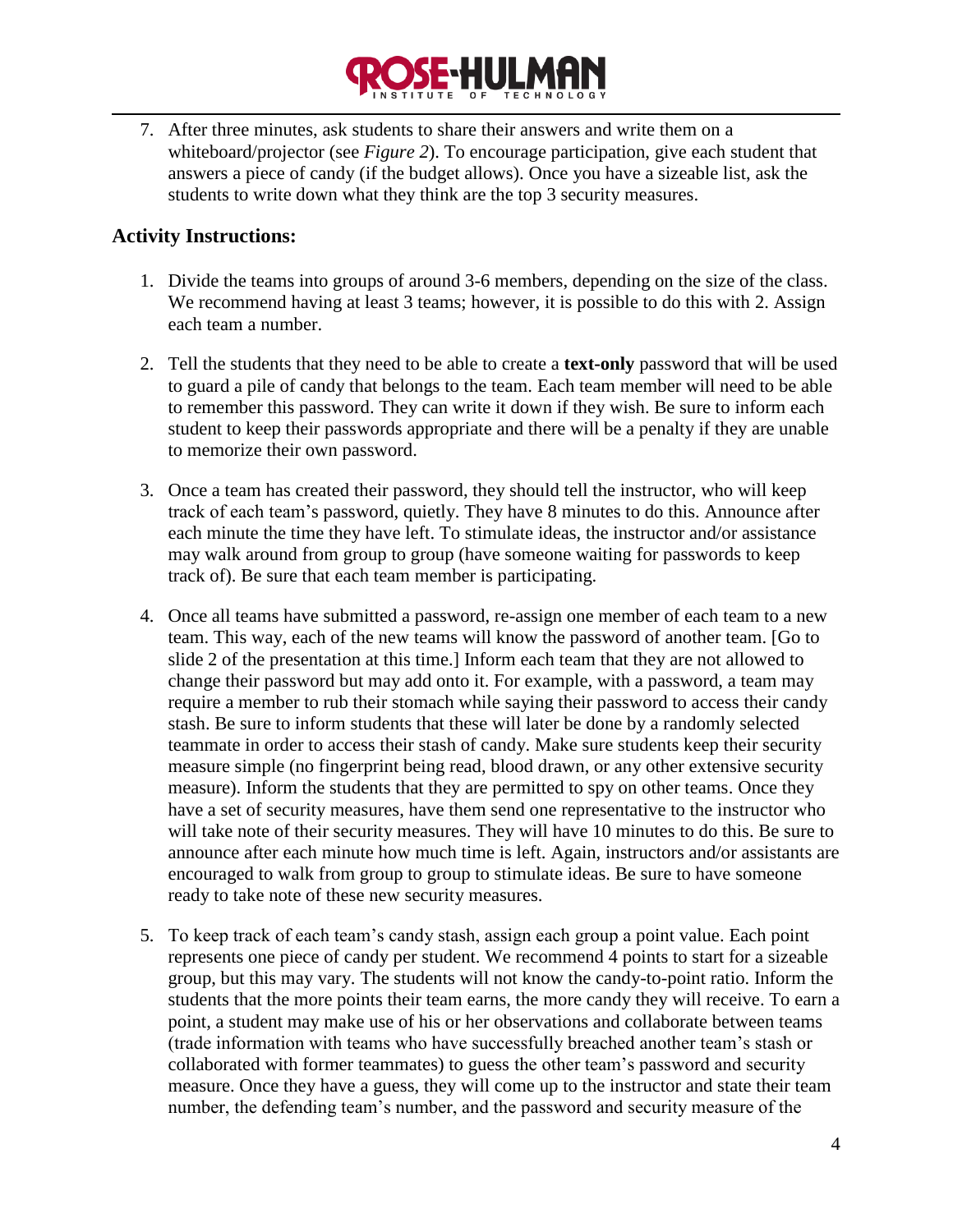

defending team's (they must perform it, not say it). If they are correct, the defending team loses a point and the attacking team gains a point. If they fail, there are no penalties except that they cannot guess again until another team has guessed (this can be changed if there are too few teams or too few guesses). Note, students from other teams are encouraged to observe these attempts also.

- 6. At the end of the game, a randomly chosen member of each team will have to use their own password and security measures to access their own candy stash. If this member cannot recall their team's password and security measure correctly, their team will lose one point (each member gets one less piece of candy).
- 7. Announce the scores of each team and award the appropriate amount of candy. It is intended that no one will score a point if the security measures are done well.

#### <span id="page-6-0"></span>**Post-Activity Instructions:**

- 1. Conclude the module by asking the students about how the game went. Discuss the strategies of the successful teams (if there were any), and link any of these strategies to real life strategies commonly used in cybersecurity. For example, teams were allowed to eavesdrop. Link this with how cyber criminals commonly attempt to listen in on network traffic between two hosts and obtain sensitive information. If there were no successful teams, ask why it was difficult and what made it difficult. The answer should revolve around the idea that students were given a large pool of possibilities for their security measure and it is difficult to guess the security measures even if the password itself was compromised.
- 2. [Go to slide 3 of the presentation at this time.] Now, introduce Multi-Factor Authentication to the students and explain that they had been using it throughout the activity. Have the students write down the definition of Multi-Factor Authentication on the worksheet. Be sure to give examples of knowledge (password, PIN, security question answer), possession (cellphone, key, card), characteristic (fingerprint, eyes, voice). Also note to the students that Multi-Factor Authentication meets all levels of security depending on the number of factors used.
- 3. Next, ask students to predict the results of the game if they were to play it again. Give them some time to write their responses on the worksheet.
- 4. Explain a likely answer is that the game will end with varying scores for each team every time it is played because teams will get better at both protecting their candy and getting into each other's candy stashes. Link this with the idea that cybersecurity is constantly evolving.
- 5. Lastly, end the module by asking them to answer the concluding question on the worksheet to help ensure that they understand the lesson of the module. If someone disagrees ask them why. For example, having more and more security measures requires an individual to be able to recall each of them. If the individual is unable to, there is an obvious penalty as Multi-Factor Authentication is rendered useless.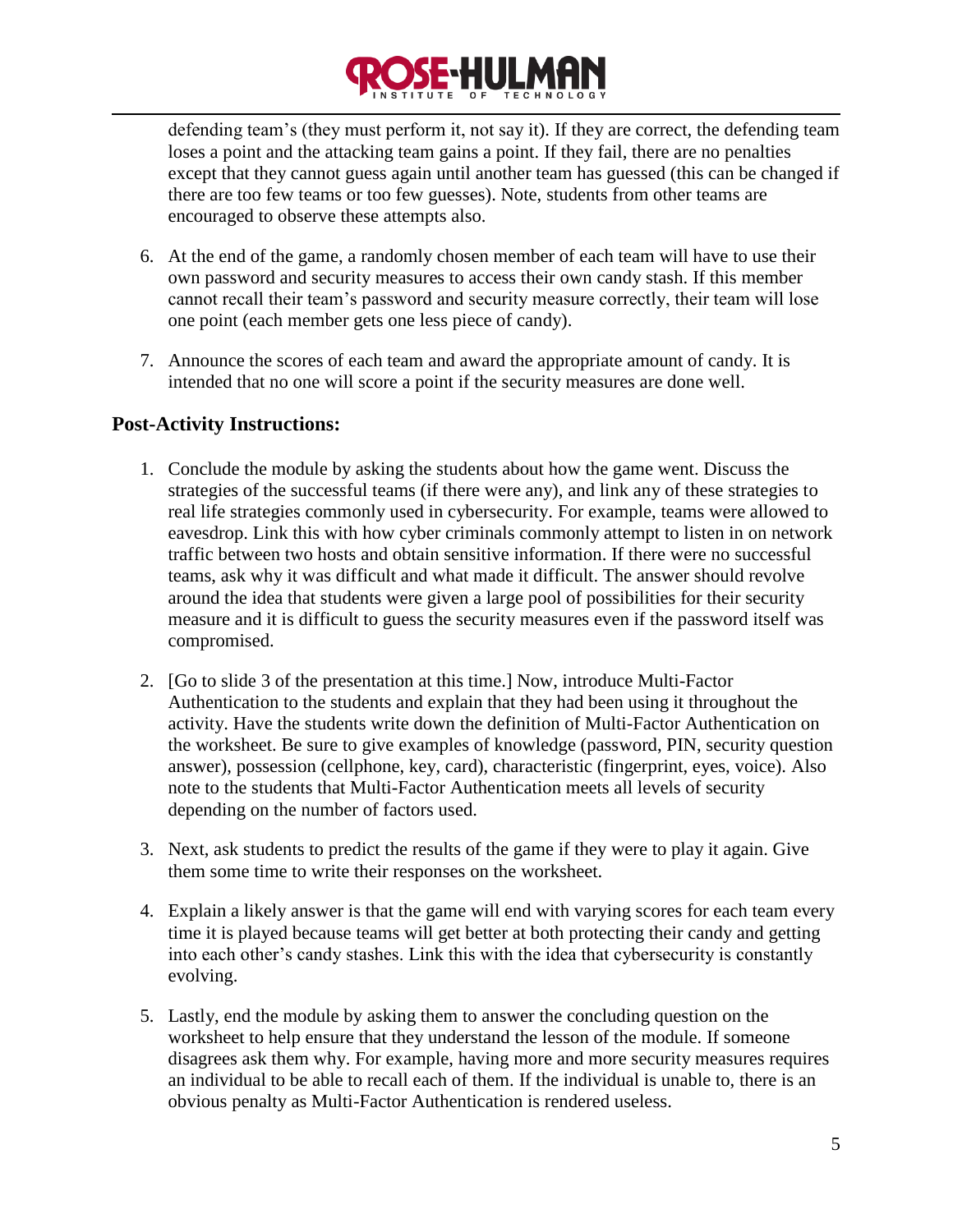

## <span id="page-7-0"></span>**Indiana Standards of Mathematics and Science**

Our module focuses on fulfilling several elements of the Indiana Standards of Mathematics and Science. Within the Standards of Mathematics, this module focuses on Problem Solving and Reasoning and Proof.

Students are given a task: protect their candy stash. To accomplish this, students must discuss with their teammates and determine what makes a strong password and security measure. In addition, students are able to test their results as they attempt to decipher other team's security measure. Lastly, students will then recognize that they had been using the basic ideas of Multi-Factor Authentication. In the end, students will be given a problem in which they develop a solution and test the results.

In addition, our module also follows the Communication standards. Our activity requires high levels of engagements. Students are obligated to communicate with their whole team during the design of the passwords and additional security measures as a randomly selected team member will be chosen to present their security solution once the activity is over. Furthermore, students are encouraged to collaborate with the opposing teams to gain and trade information.

Furthermore, our module also supports the Scientific method. Before the activity, students will brainstorm ideas to protect something of high importance. They will then hypothesize what security measures are the most effective. Their hypothesis will then be tested throughout the activity with the results being determined by the scores of each team. Once the activity is over, students will predict what the results will be if the activity were to be done again. We then conclude that Multi-Factor Authentication is a strong security measure.

#### <span id="page-7-1"></span>**Take Home Message**

After going through this activity, the students will have some knowledge of cybersecurity and the risks associated with it. They will understand Multi-Factor Authentication and how it is applied today in the cyber world. Students will understand how to protect their accounts beyond the traditional password. Lastly, this activity will inspire students to consider their future career and educational choices; they can be the engineers or computer scientists that solve the grand challenges of tomorrow.

The completion of the worksheet and the activity will instill the following concepts:

- 1. The different levels of security
- 2. How different security measures meet different levels of security
- 3. The definition of Multi-Factor Authentication and how it applies to cybersecurity
- 4. How issues of cybersecurity is relevant to them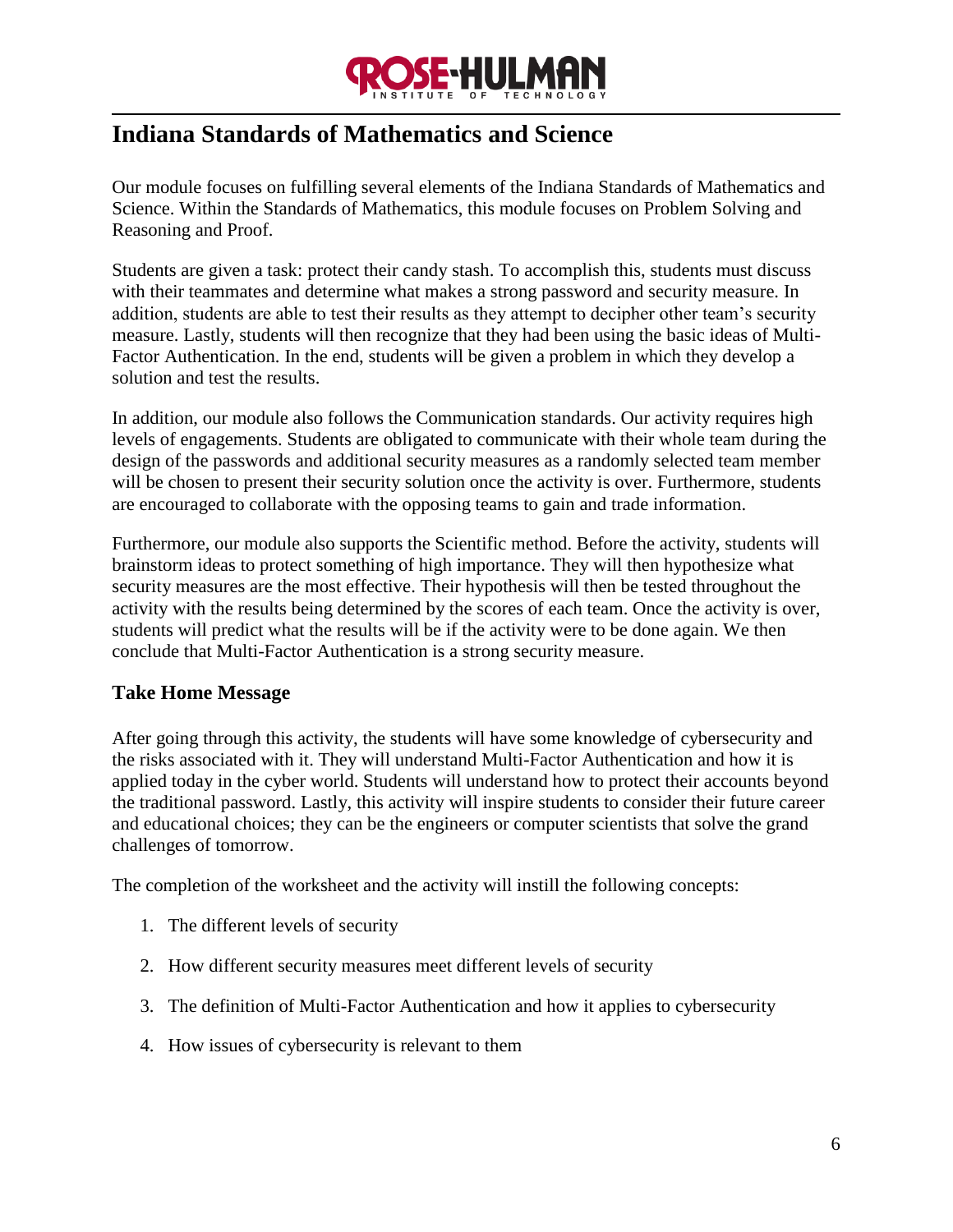

## <span id="page-8-0"></span>**Appendix A: Presentation Slides**

## Level Standard of Security

| Level   | <b>Security</b>    | <b>Description</b>                                 |
|---------|--------------------|----------------------------------------------------|
| Level 1 | Low                | System has no confidence in user's identity.       |
| Level 2 | Medium             | System has some confidence in user's identity.     |
| Level 3 | <b>High Medium</b> | System has moderate confidence in user's identity. |
| Level 4 | High               | System has high confidence in user's identity.     |

## Rules:

- . Make new security measures
- . Passwords cannot be changed
- . Spy on other teams to learn their security measures
- . Collaborate with former teammates and other teams
- Trade information
- . Go up to the instructor when you are ready to guess another team's password

#### Multi-Factor Authentication:

a method to control access to an account using three properties: knowledge, possession, and characteristic.



*Brain Picture: [6] | Phone Picture: [7] | Fingerprint Picture: [8]*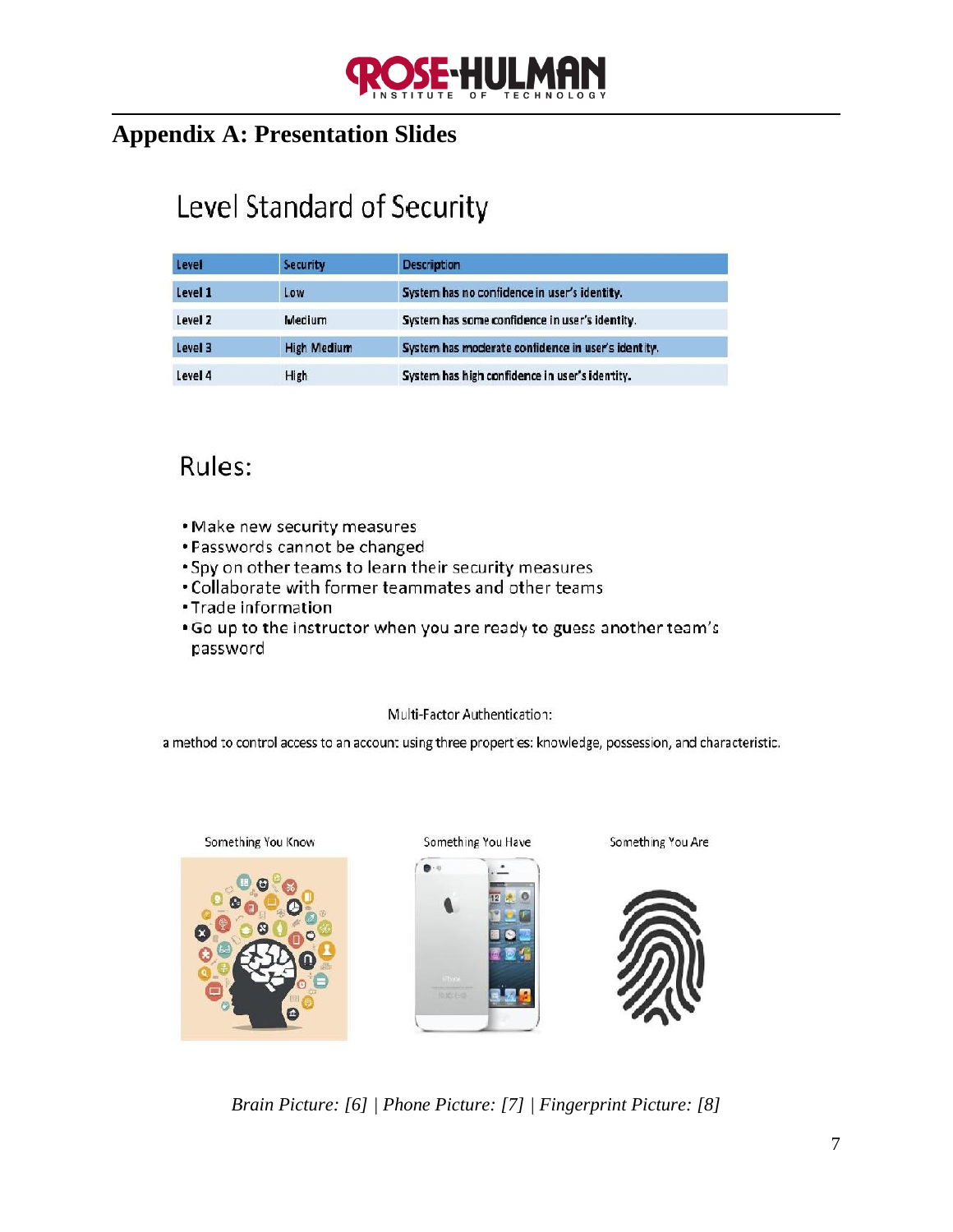

## <span id="page-9-0"></span>**Appendix B: Estimated Schedule**

| <b>Scheduled Activity</b>            | <b>Expected Time</b> |
|--------------------------------------|----------------------|
| Introduction                         | 15 minutes           |
| Worksheet and Brainstorming          | 5 minutes            |
| Password I Activity                  | 8 minutes            |
| <b>Rearrange Teams</b>               | 2 minutes            |
| <b>Making Security Measures</b>      | 10 minutes           |
| <b>Cracking Security Measures</b>    | 10 minutes           |
| End of Activity                      | 5 minutes            |
| <b>Worksheet Time and Conclusion</b> | 10 minutes           |
| Total                                | <b>65 minutes</b>    |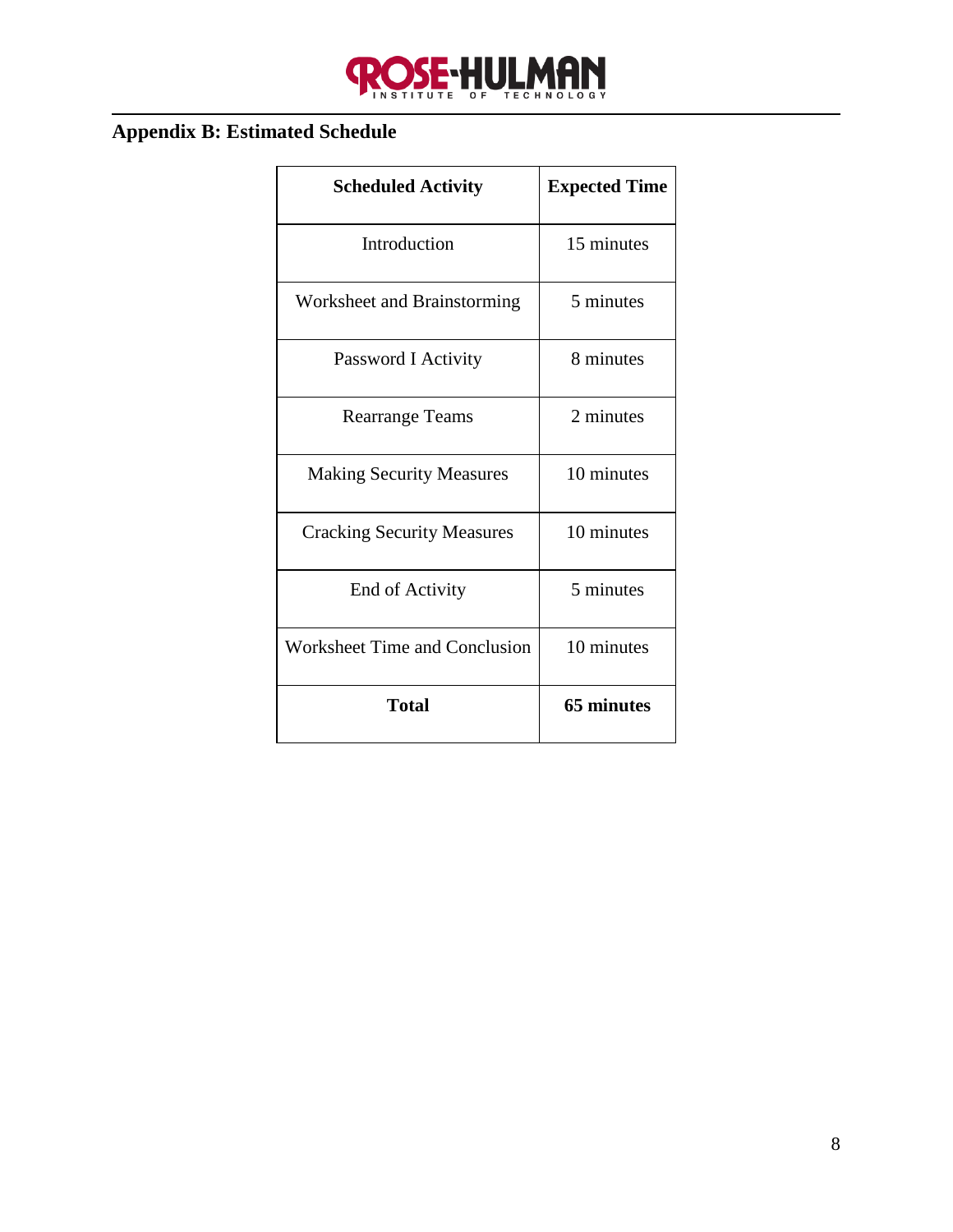

## <span id="page-10-0"></span>**Appendix C: Handout**

Name:\_\_\_\_\_\_\_\_\_\_\_\_\_\_\_\_\_\_\_\_\_\_\_\_\_\_\_\_\_\_\_\_\_\_\_\_

Fill in the table below:

| Level   | Security | Description |
|---------|----------|-------------|
| Level 1 |          |             |
| Level 2 |          |             |
| Level 3 |          |             |
| Level 4 |          |             |

**Hypothesize**: List what you think are good security measures.

**Predict:** Choose the top 3 from the board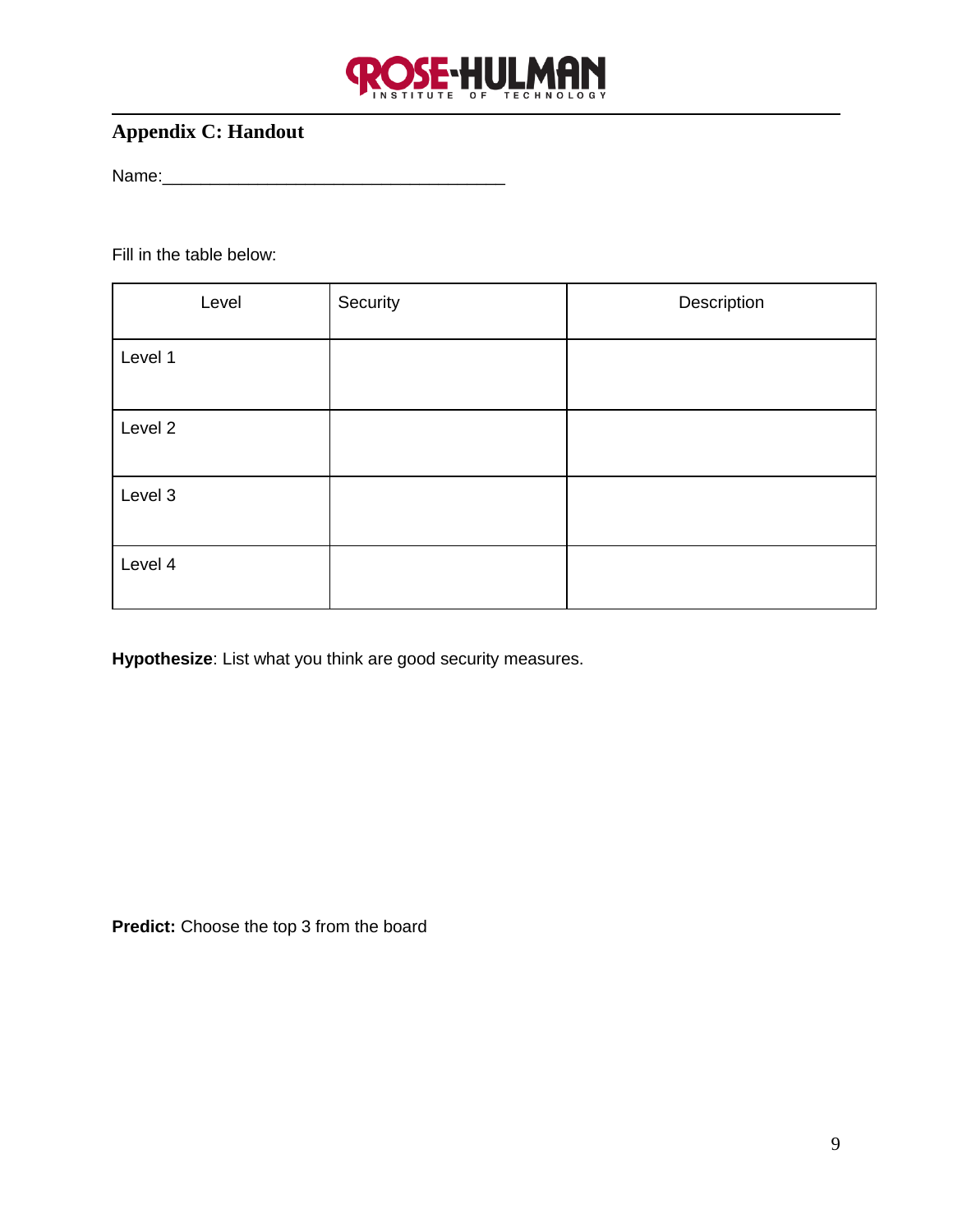

#### **Post-Activity**

Define Multi-Factor Authentication:

Predict: the results of subsequent runs of the activity. Will the scores be similar, equal, or more unequal?

**Conclude:** Is Multi-Factor Authentication a strong security measure? Explain why or why not using the results from the activity and above questions.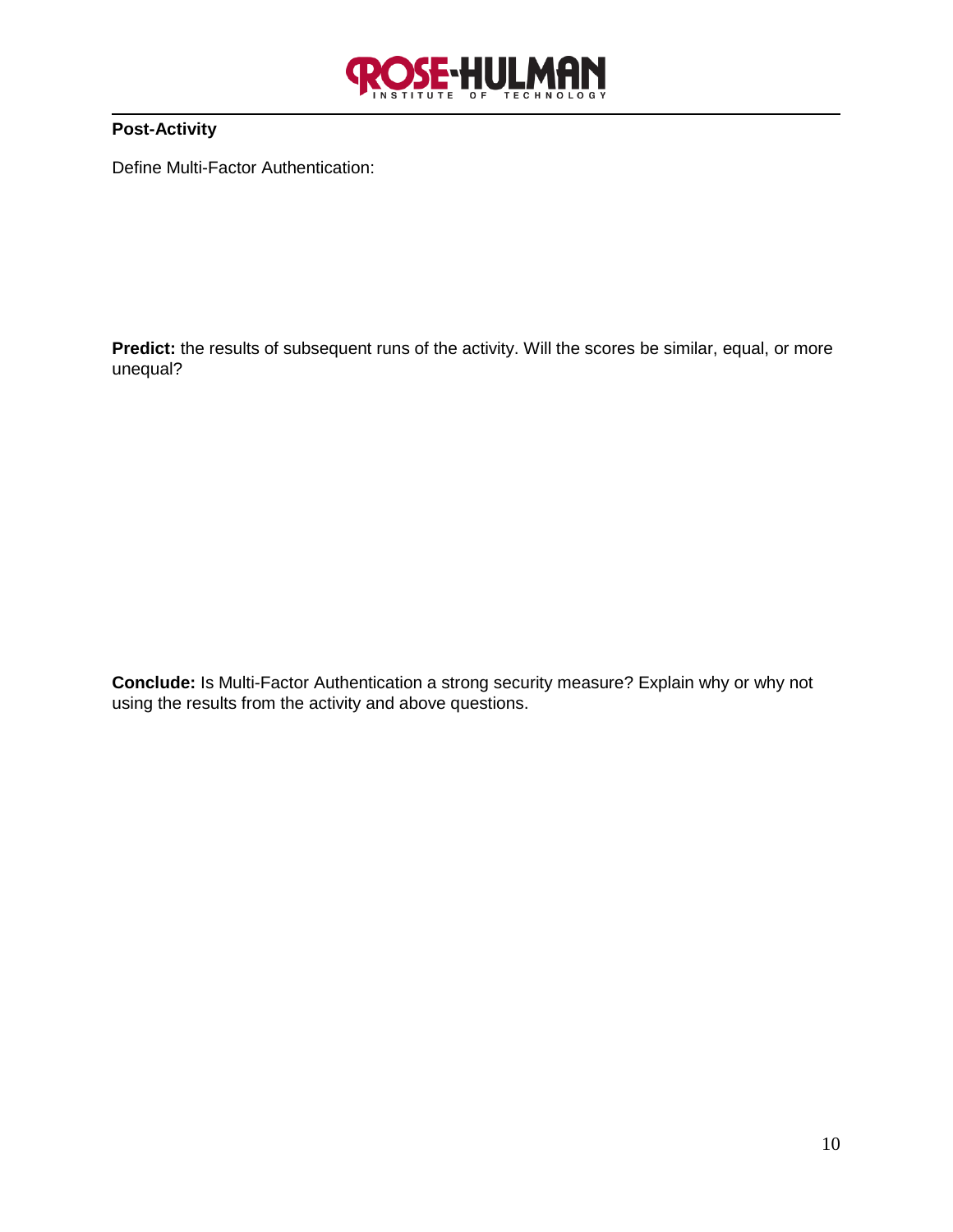

## <span id="page-12-0"></span>**Appendix D: Handout Key**

Name:\_\_\_\_\_\_key\_\_\_\_\_\_\_\_\_\_\_\_\_\_\_\_\_\_\_\_\_\_\_\_\_\_\_\_\_\_

**Fill** in the table below:

| Level   | Security           | <b>Description</b>                                 |
|---------|--------------------|----------------------------------------------------|
| Level 1 | Low                | System has no confidence in user's identity.       |
| Level 2 | <b>Medium</b>      | System has some confidence in user's identity.     |
| Level 3 | <b>High Medium</b> | System has moderate confidence in user's identity. |
| Level 4 | High               | System has high confidence in user's identity.     |

**Hypothesize**: List what you think are good security measures.

- Complicated passwords
- Linking it to other accounts
- Require a PIN
- Have caps and numbers
- Biometrics

#### **Predict:** Choose the top 3 from the board

*Up to student*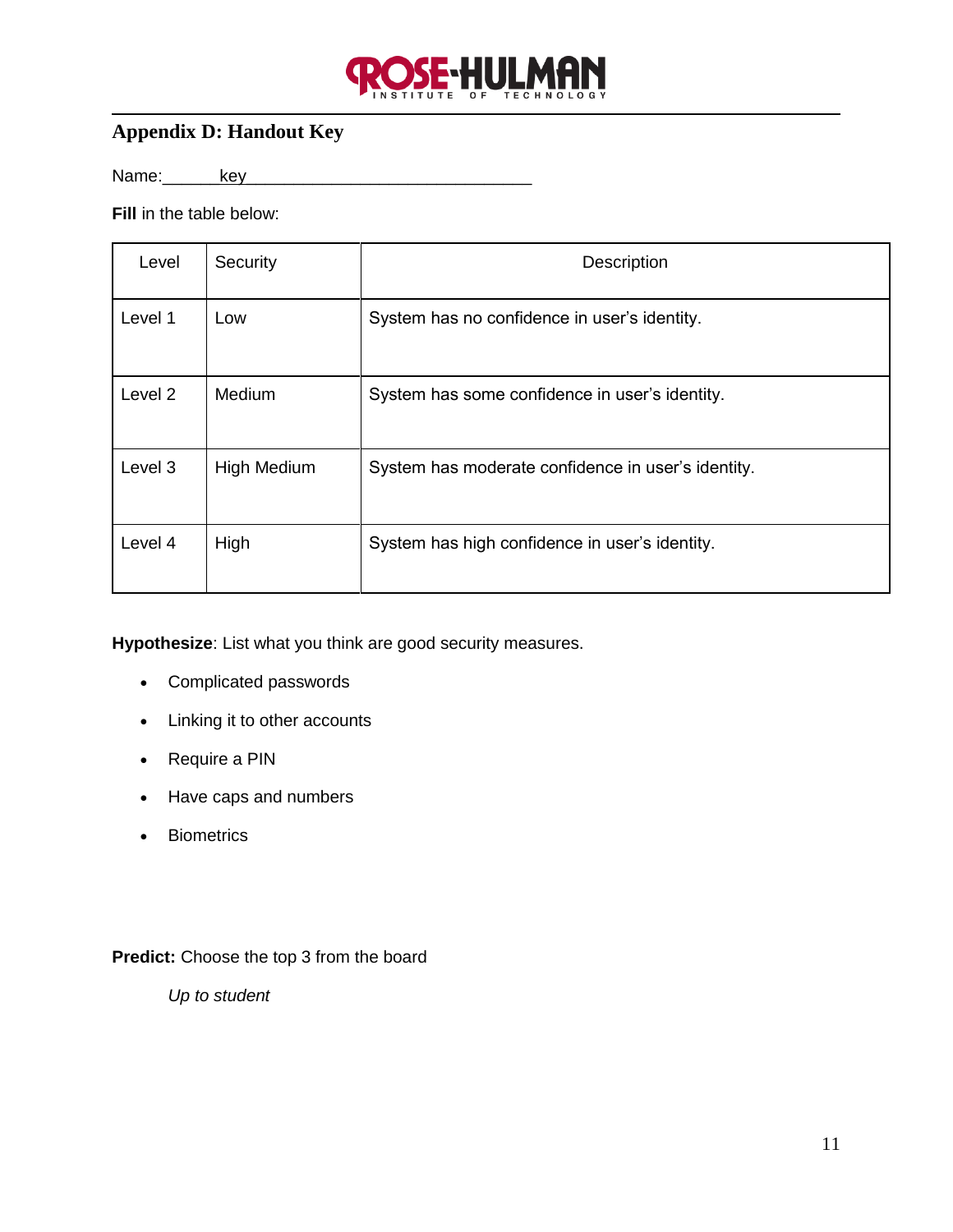

#### **Post-Activity**

Define Multi-factor Authentication:

Method to control access to an account using three properties: knowledge, possession, and characteristic. (Something you know, something you have, something you are)

**Predict:** the results of subsequent runs of the activity. Will the scores be similar, equal, or more unequal?

*Lead students to the idea that students will likely get smarter in their guesses (attacks) and adapt to the changing situation to note that Cybersecurity is constantly changing.* 

*Ideally, the scores should be similar.*

**Conclude:** Is Multi-Factor Authentication a strong security measure? Explain why or why not using the results from the activity and above questions.

*Up to the students. (Ideally, yes but this should generate discussion)*